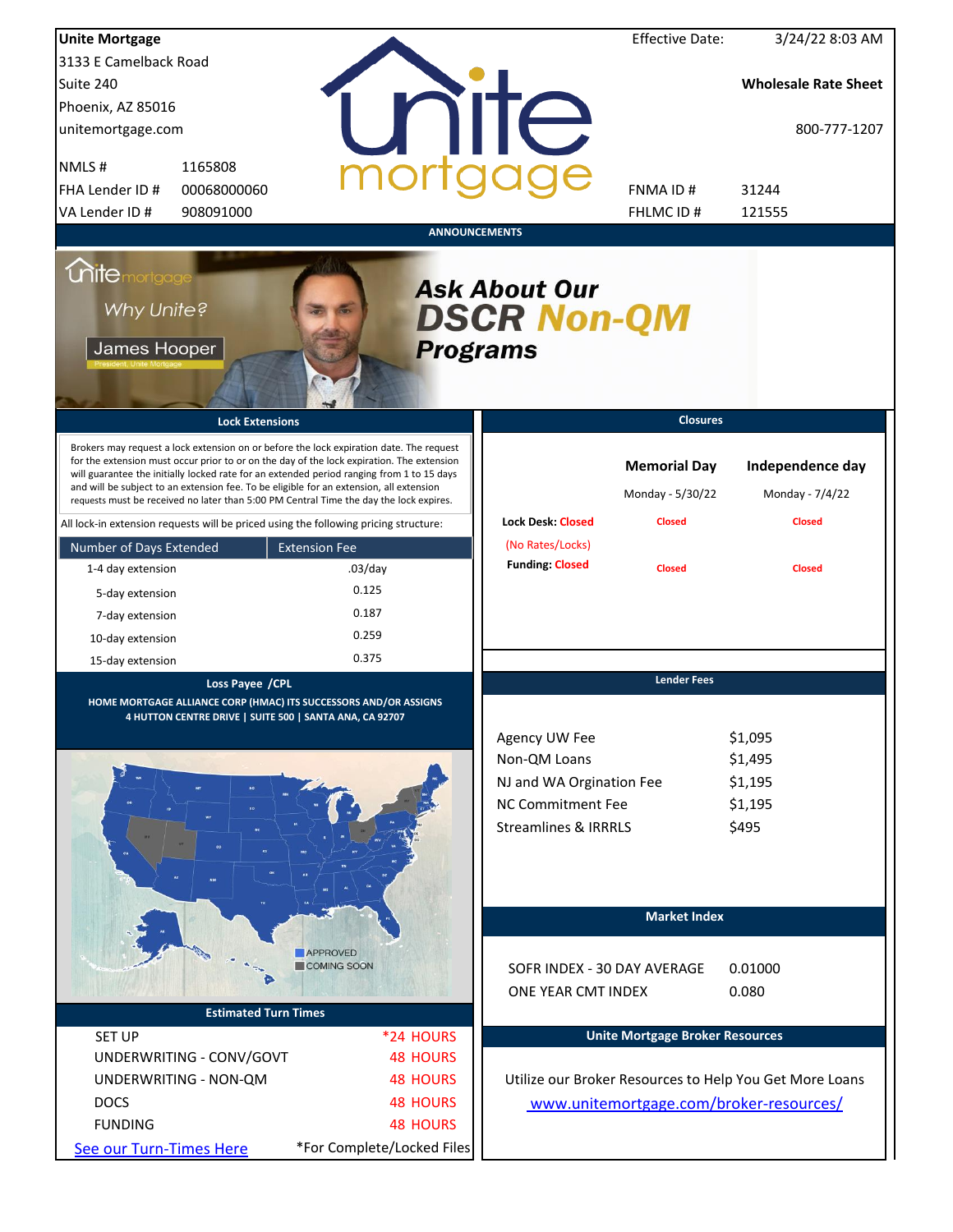

### **Rates are subject to change without prior notice Not for Public View • For Professional Use Only**

**30 DAY PRICING PRICING ADJUSTMENTS**

**Lock Desk** [locks@unitemtg](mailto:locks@unitemtg.com).com File Update: 23-Mar-2022 6:27 AM

Effective Date: 23-Mar-2022 Lock Hours: 9:00 A.M. - 3:00 P.M. PST Price Change Effective: 9:00 AM PST

# **INVESTOR PRIME**

|             | <b>30 DAY PRICING</b> |                 |                           | <b>PRICING ADJUSTMENTS</b> |          |          |          |          |          |          |
|-------------|-----------------------|-----------------|---------------------------|----------------------------|----------|----------|----------|----------|----------|----------|
| <b>RATE</b> | <b>5/6 ARM</b>        | <b>30YR FIX</b> |                           |                            |          |          |          | LTV      |          |          |
| 8.125       | 103.3750              | 103.1250        | <b>Documentation</b>      | <b>Credit Score</b>        | 00.01-50 | 50.01-55 | 55.01-60 | 60.01-65 | 65.01-70 | 70.01-75 |
| 8,000       | 103.2500              | 103,0000        |                           | $\geq 780$                 | (0.250)  | (0.375)  | (0.500)  | (0.625)  | (0.875)  | (1.125)  |
| 7.875       | 103.1250              | 102.8750        |                           | 760 - 779                  | (0.375)  | (0.375)  | (0.625)  | (0.875)  | (1.000)  | (1.375)  |
| 7.750       | 103,0000              | 102,7500        |                           | 740 - 759                  | (0.375)  | (0.500)  | (0.750)  | (1.000)  | (1.250)  | (1.625)  |
| 7.625       | 102.8750              | 102.6250        |                           | 720 - 739                  | (0.500)  | (0.625)  | (0.875)  | (1.125)  | (1.500)  | (2.000)  |
| 7.500       | 102,7500              | 102.5000        | <b>DSCR</b>               | 700 - 719                  | (0.625)  | (0.750)  | (1.000)  | (1.375)  | (1.875)  | (2.500)  |
| 7.375       | 102.6250              | 102.3750        |                           | 680 - 699                  | (0.875)  | (1.000)  | (1.250)  | (1.750)  | (2.250)  | (3.000)  |
| 7.250       | 102.5000              | 102.2500        |                           | $660 - 679$                | (1.375)  | (1.500)  | (1.625)  | (2.250)  | (3.125)  | (3.750)  |
| 7.125       | 102.3750              | 102.1250        |                           | $640 - 659$                | (1.875)  | (2.000)  | (2.125)  | (2.750)  | (3.625)  | (4.750)  |
| 7.000       | 102.2500              | 102.0000        |                           | $620 - 639$                | (2.375)  | (2.500)  | (2.625)  | (3.250)  | (4.125)  | $\#N/A$  |
| 6.875       | 102.1250              | 101.8750        |                           | $\geq 780$                 | (0.125)  | (0.250)  | (0.250)  | (0.375)  | (0.500)  | (0.625)  |
| 6.750       | 102.0000              | 101.7500        |                           | 760 - 779                  | (0.250)  | (0.250)  | (0.250)  | (0.500)  | (0.625)  | (0.750)  |
| 6.625       | 101.8750              | 101.6250        |                           | 740 - 759                  | (0.250)  | (0.250)  | (0.250)  | (0.625)  | (0.750)  | (1.000)  |
| 6.500       | 101.7500              | 101.5000        |                           | 720 - 739                  | (0.250)  | (0.375)  | (0.375)  | (0.750)  | (0.875)  | (1.125)  |
| 6.375       | 101.5000              | 101.2500        | Bank Statements (12 & 24) | 700 - 719                  | (0.375)  | (0.375)  | (0.625)  | (0.875)  | (1.125)  | (1.500)  |
| 6.250       | 101.2500              | 101.0000        |                           | 680 - 699                  | (0.375)  | (0.500)  | (0.750)  | (1.000)  | (1.375)  | (1.750)  |
| 6.125       | 101.0000              | 100,7500        |                           | $660 - 679$                | (0.500)  | (0.750)  | (1.000)  | (1.500)  | (2.250)  | (2.750)  |
| 6.000       | 100,7500              | 100.5000        |                           | $640 - 659$                | (0.750)  | (1.000)  | (1.250)  | (1.750)  | (2.500)  | (3.125)  |
| 5.875       | 100,5000              | 100,2500        |                           | $620 - 639$                | (1.250)  | (1.500)  | (1.750)  | (2.250)  | (3.000)  | $\#N/A$  |
| 5.750       | 100,2500              | 100,0000        |                           | $\geq 780$                 | (0.125)  | (0.250)  | (0.250)  | (0.625)  | (0.875)  | (1.125)  |
| 5.625       | 100,0000              | 99.7500         |                           | $760 - 779$                | (0.125)  | (0.250)  | (0.375)  | (0.750)  | (1.000)  | (1.375)  |
| 5.500       | 99.5000               | 99.2500         |                           | 740 - 759                  | (0.250)  | (0.250)  | (0.500)  | (0.875)  | (1.125)  | (1.625)  |
| 5.375       | 98.8750               | 98 6250         |                           | $720 - 739$                | (0.375)  | (0.500)  | (0.625)  | (1.000)  | (1.500)  | (2.000)  |

| <b>MAX PRICING (Lower of Price or Premium)</b> |          |
|------------------------------------------------|----------|
| No Prepay - Hard                               | 99.0000  |
| 1yr Prepay - Hard                              | 99 8750  |
| 2yr Prepay - Hard                              | 100 1250 |
| 3yr Prepay - Hard                              | 100 3750 |
| 4yr Prepay - Hard                              | 100.6250 |
| 5yr Prepay - Hard                              | 100.8750 |
|                                                |          |
| <b>ARM MARGIN</b>                              |          |
| 5.000                                          | SOFR     |
|                                                |          |
| <b>LOCK FEES</b>                               |          |
| Relock Fee:                                    | 250      |

| 7.875             |                                         |          |                                 |                          |              |         |                  |         |         |         |                            |
|-------------------|-----------------------------------------|----------|---------------------------------|--------------------------|--------------|---------|------------------|---------|---------|---------|----------------------------|
|                   | 103.1250                                | 102.8750 |                                 | 760 - 779                | (0.375)      | (0.375) | (0.625)          | (0.875) | (1.000) | (1.375) | (2.000)                    |
| 7.750             | 103.0000                                | 102.7500 |                                 | 740 - 759                | (0.375)      | (0.500) | (0.750)          | (1.000) | (1.250) | (1.625) | (2.250)                    |
| 7.625             | 102.8750                                | 102.6250 |                                 | 720 - 739                | (0.500)      | (0.625) | (0.875)          | (1.125) | (1.500) | (2.000) | (2.750)                    |
| 7.500             | 102.7500                                | 102.5000 | <b>DSCR</b>                     | 700 - 719                | (0.625)      | (0.750) | (1.000)          | (1.375) | (1.875) | (2.500) | (3.500)                    |
| 7.375             | 102.6250                                | 102.3750 |                                 | 680 - 699                |              |         |                  |         |         |         |                            |
|                   |                                         |          |                                 |                          | (0.875)      | (1.000) | (1.250)          | (1.750) | (2.250) | (3.000) | (3.875)                    |
| 7.250             | 102.5000                                | 102.2500 |                                 | $660 - 679$              | (1.375)      | (1.500) | (1.625)          | (2.250) | (3.125) | (3.750) | (4.500)                    |
| 7.125             | 102.3750                                | 102.1250 |                                 | 540 - 659                | (1.875)      | (2.000) | (2.125)          | (2.750) | (3.625) | (4.750) | $\#N/A$                    |
| 7.000             | 102.2500                                | 102.0000 |                                 | 620 - 639                | (2.375)      | (2.500) | (2.625)          | (3.250) | (4.125) | #N/A    | #N/A                       |
| 6.875             | 102.1250                                | 101.8750 |                                 | $\geq 780$               | (0.125)      | (0.250) | (0.250)          | (0.375) | (0.500) | (0.625) | (0.875)                    |
|                   |                                         |          |                                 |                          |              |         |                  |         |         |         |                            |
| 6.750             | 102.0000                                | 101.7500 |                                 | 760 - 779                | (0.250)      | (0.250) | (0.250)          | (0.500) | (0.625) | (0.750) | (1.125)                    |
| 6.625             | 101.8750                                | 101.6250 |                                 | 740 - 759                | (0.250)      | (0.250) | (0.250)          | (0.625) | (0.750) | (1.000) | (1.375)                    |
| 6.500             | 101.7500                                | 101.5000 |                                 | 720 - 739                | (0.250)      | (0.375) | (0.375)          | (0.750) | (0.875) | (1.125) | (1.625)                    |
| 6.375             | 101.5000                                | 101.2500 | Bank Statements (12 & 24)       | 700 - 719                | (0.375)      | (0.375) | (0.625)          | (0.875) | (1.125) | (1.500) | (2.000)                    |
|                   |                                         |          |                                 |                          |              |         |                  |         |         |         |                            |
| 6.250             | 101.2500                                | 101.0000 |                                 | 680 - 699                | (0.375)      | (0.500) | (0.750)          | (1.000) | (1.375) | (1.750) | (2.500)                    |
| 6.125             | 101.0000                                | 100.7500 |                                 | $660 - 679$              | (0.500)      | (0.750) | (1.000)          | (1.500) | (2.250) | (2.750) | (3.500)                    |
| 6.000             | 100.7500                                | 100.5000 |                                 | 640 - 659                | (0.750)      | (1.000) | (1.250)          | (1.750) | (2.500) | (3.125) | $\#N/A$                    |
| 5.875             | 100.5000                                | 100.2500 |                                 | $620 - 639$              | (1.250)      | (1.500) | (1.750)          | (2.250) | (3.000) | #N/A    | #N/A                       |
|                   |                                         |          |                                 |                          |              |         |                  |         |         |         |                            |
| 5.750             | 100.2500                                | 100.0000 |                                 | 2780                     | (0.125)      | (0.250) | (0.250)          | (0.625) | (0.875) | (1.125) | #N/A                       |
| 5.625             | 100.0000                                | 99.7500  |                                 | 760 - 779                | (0.125)      | (0.250) | (0.375)          | (0.750) | (1.000) | (1.375) | #N/A                       |
| 5.500             | 99.5000                                 | 99.2500  |                                 | 740 - 759                | (0.250)      | (0.250) | (0.500)          | (0.875) | (1.125) | (1.625) | #N/A                       |
| 5.375             | 98.8750                                 | 98.6250  |                                 | 720 - 739                | (0.375)      | (0.500) | (0.625)          | (1.000) | (1.500) | (2.000) | #N/A                       |
|                   |                                         |          | <b>Asset Depletion</b>          | 700 - 719                |              |         |                  |         |         |         |                            |
|                   |                                         |          |                                 |                          | (0.500)      | (0.625) | (1.000)          | (1.375) | (1.875) | (2.500) | $\# \mathbb{N}/\mathbb{A}$ |
|                   |                                         |          |                                 | 680 - 699                | (0.625)      | (0.750) | (1.250)          | (1.750) | (2.250) | (3.000) | #N/A                       |
|                   |                                         |          |                                 | 660 - 679                | (0.750)      | (1.000) | (1.500)          | (2.250) | (3.125) | #N/A    | #N/A                       |
|                   |                                         |          |                                 | 540 - 659                | (1.250)      | (1.500) | (2.000)          | (2.750) | (3.625) | #N/A    | #N/A                       |
|                   |                                         |          |                                 | 520 - 639                | (1.750)      | (2.000) | (2.500)          | (3.250) | $\#N/A$ | #N/A    | #N/A                       |
|                   |                                         |          |                                 |                          |              |         |                  |         |         |         |                            |
|                   | MAX PRICING (Lower of Price or Premium) |          |                                 | 2780                     | (0.625)      | (0.750) | (0.750)          | (1.125) | (1.375) | (1.625) | #N/A                       |
| No Prepay - Hard  |                                         | 99.0000  |                                 | 760 - 779                | (0.625)      | (0.750) | (0.875)          | (1.250) | (1.500) | (1.875) | #N/A                       |
| 1yr Prepay - Hard |                                         | 99.8750  |                                 | 740 - 759                | (0.750)      | (0.750) | (1.000)          | (1.375) | (1.625) | (2.125) | $\# \mathbb{N}/\mathbb{A}$ |
| 2yr Prepay - Hard |                                         | 100.1250 |                                 | 720 - 739                | (0.875)      | (1.000) | (1.125)          | (1.500) | (2.000) | (2.500) | #N/A                       |
|                   |                                         | 100.3750 | <b>P&amp;L</b>                  | 700 - 719                | (1.000)      | (1.125) | (1.500)          | (1.875) | (2.375) | (3.000) | $\#N/A$                    |
| 3yr Prepay - Hard |                                         |          |                                 |                          |              |         |                  |         |         |         |                            |
| 4yr Prepay - Hard |                                         | 100.6250 |                                 | 580 - 699                | (1.125)      | (1.250) | (1.750)          | (2.250) | (2.750) | (3.500) | #N/A                       |
| 5yr Prepay - Hard |                                         | 100.8750 |                                 | $660 - 679$              | (1.250)      | (1.500) | (2.000)          | (2.750) | (3.625) | $\#N/A$ | #N/A                       |
|                   |                                         |          |                                 | 640 - 659                | (1.750)      | (2.000) | (2.500)          | (3.250) | (4.125) | #N/A    | #N/A                       |
|                   | <b>ARM MARGIN</b>                       |          |                                 | 620 - 639                |              |         |                  |         |         |         |                            |
|                   |                                         |          |                                 |                          | (2.250)      | (2.500) | (3.000)          | (3.750) | $\#N/A$ | #N/A    | #N/A                       |
|                   | 5.000                                   | SOFR     |                                 | 2780                     | 0.000        | 0.000   | 0.000            | (0.250) | (0.375) | (0.375) | (0.500)                    |
|                   |                                         |          |                                 | 760 - 779                | 0.000        | 0.000   | 0.000            | (0.250) | (0.375) | (0.500) | (0.625)                    |
|                   | <b>LOCK FEES</b>                        |          |                                 | 740 - 759                | 0.000        | 0.000   | 0.000            | (0.250) | (0.375) | (0.625) | (0.750)                    |
|                   | Relock Fee:                             | .250     |                                 | 720 - 739                | (0.125)      | (0.125) | (0.125)          | (0.250) | (0.500) | (0.750) | (1.000)                    |
|                   |                                         |          |                                 |                          |              |         |                  |         |         |         |                            |
|                   | Extension Fee Per Diem                  | .030     | <b>Full Doc</b>                 | 700 - 719                | (0.250)      | (0.250) | (0.375)          | (0.500) | (0.625) | (0.875) | (1.250)                    |
|                   | <b>Extension Max:</b>                   | 15 Days  |                                 | 680 - 699                | (0.250)      | (0.250) | (0.500)          | (0.625) | (0.750) | (1.000) | (1.375)                    |
|                   |                                         |          |                                 | 660 - 679                | (0.250)      | (0.375) | (0.500)          | (1.000) | (1.375) | (1.625) | (2.000)                    |
|                   |                                         |          |                                 | $640 - 659$              | (0.375)      | (0.375) | (0.500)          | (1.250) | (1.500) | (1.750) | #N/A                       |
|                   |                                         |          |                                 | $620 - 639$              |              |         |                  |         |         |         |                            |
|                   |                                         |          |                                 |                          | (0.500)      | (0.500) | (0.500)          | (1.500) | (1.750) | (2.000) | #N/A                       |
|                   |                                         |          |                                 | 5/6 30yr ARM SOFR        | 0.000        | 0.000   | 0.000            | 0.000   | 0.000   | 0.000   | 0.000                      |
|                   |                                         |          |                                 | 7/6 30yr ARM SOFR        | (0.250)      | (0.250) | (0.250)          | (0.250) | (0.250) | (0.250) | (0.250)                    |
|                   |                                         |          |                                 | 5/6 40yr ARM SOFR        | (0.250)      | (0.250) | (0.250)          | (0.250) | (0.250) | (0.250) | (0.250)                    |
|                   |                                         |          | Product                         |                          |              |         |                  |         |         |         |                            |
|                   |                                         |          |                                 | 7/6 40yr ARM SOFR        | (0.500)      | (0.500) | (0.500)          | (0.500) | (0.500) | (0.500) | (0.500)                    |
|                   |                                         |          |                                 | 40yr Fixed               | (0.250)      | (0.250) | (0.250)          | (0.250) | (0.250) | (0.250) | (0.250)                    |
|                   |                                         |          |                                 | nterest-Only             | (0.250)      | (0.250) | (0.375)          | (0.500) | (0.625) | (0.750) | (1.000)                    |
|                   |                                         |          |                                 | 150,000-200k             | (0.500)      | (0.500) | (0.500)          | (0.500) | (0.500) | (0.750) | (0.750)                    |
|                   |                                         |          |                                 | 00,001-300k              | <b>U.UUU</b> | 0.000   | <b>U.UUU</b>     | 0.000   | (0.250) | (0.250) | (0.500)                    |
|                   |                                         |          |                                 | 300,001-1.0m             | 0.000        | 0.000   | 0.000            | 0.000   | 0.000   | 0.000   | 0.000                      |
|                   |                                         |          |                                 | 1,000,001-1.5m           | (0.250)      | (0.250) | (0.250)          | (0.250) | (0.250) | (0.250) | (0.500)                    |
|                   |                                         |          | <b>Loan Amount</b>              | 1,500,001-2.0m           | (0.500)      | (0.500) | (0.500)          | (0.500) | (0.500) | (0.500) | #N/A                       |
|                   |                                         |          |                                 | 2,000,001-2.5m           | (0.750)      | (0.750) | (0.750)          | (0.750) | (0.750) | (0.750) | #N/A                       |
|                   |                                         |          |                                 | 2,500,001-3.0m           | (0.750)      | (0.750) | (0.750)          | (0.750) | (0.750) | (0.750) | #N/A                       |
|                   |                                         |          |                                 | 3,000,001-3.5m           | N/A          | N/A     | N/A              | N/A     | N/A     | #N/A    | #N/A                       |
|                   |                                         |          |                                 | 500,001-4.0m             | N/A          | N/A     | N/A              | N/A     | N/A     | #N/A    | #N/A                       |
|                   |                                         |          |                                 | $DSCR \ge 1.5$           | 0.250        | 0.250   | 0.250            | 0.250   | 0.250   | 0.250   | 0.250                      |
|                   |                                         |          |                                 | DSCR 1.25-1.49           | 0.250        | 0.250   | 0.250            | 0.250   | 0.250   | 0.250   | 0.250                      |
|                   |                                         |          | <b>DSCR</b>                     | DSCR 1.10-1.24           | 0.000        | 0.000   | 0.000            | 0.000   | 0.000   | 0.000   | 0.000                      |
|                   |                                         |          |                                 | DSCR 1.00-1.09           | (0.250)      | (0.250) | (0.375)          | (0.375) | (0.500) | (0.500) | (0.750)                    |
|                   |                                         |          |                                 | DSCR 0.75-0.99           |              |         |                  |         |         |         | $\#N/I$                    |
|                   |                                         |          |                                 |                          | (1.500)      | (1.500) | (1.625)<br>0.000 | (1.625) | (1.750) | (1.750) |                            |
|                   |                                         |          |                                 |                          |              |         |                  | 0.000   | (0.125) |         |                            |
|                   |                                         |          | DTI                             | 43.01-50                 | 0.000        | 0.000   |                  |         |         | (0.125) | (0.125)                    |
|                   |                                         |          |                                 | 50.01-55                 | 0.000        | 0.000   | 0.000            | 0.000   | (0.375) | (0.375) |                            |
|                   |                                         |          | <b>Bank Statements</b>          | 12mo Bank Stmt           | (0.125)      | (0.125) | (0.125)          | (0.250) | (0.375) | (0.375) | (0.375)                    |
|                   |                                         |          | Purpose                         | Cash-Out                 | (0.250)      | (0.375) | (0.375)          | (0.375) | (0.500) | (0.750) | #N/A                       |
|                   |                                         |          |                                 | Condo-Warrantable        | (0.250)      | (0.250) | (0.250)          | (0.250) | (0.500) | (0.500) | (0.500)                    |
|                   |                                         |          |                                 | Condo-NonWarrantable     | (0.500)      | (0.500) | (0.500)          | (0.500) | (0.750) | #N/A    | #N/ $\rho$                 |
|                   |                                         |          | <b>Property Type</b>            | 2-Unit                   | (0.250)      | (0.250) | (0.250)          | (0.250) | (0.500) | (0.500) | (0.500)                    |
|                   |                                         |          |                                 | 3-Unit                   | (0.250)      | (0.250) | (0.250)          | (0.250) | (0.500) | (0.500) | (0.500)                    |
|                   |                                         |          |                                 | l-Unit                   | (0.250)      | (0.250) | (0.250)          | (0.250) | (0.500) | (0.500) | (0.500)                    |
|                   |                                         |          |                                 | Modular                  | (1.000)      | (1.000) | (1.000)          | (1.000) | (1.000) | (1.000) | (1.000)                    |
|                   |                                         |          | Citizenship                     | oreign Nat'l (DSCR Only) | N/A          | N/A     | N/A              | N/A     | N/A     | N/A     | N/A                        |
|                   |                                         |          |                                 | 1x30x12                  | (0.750)      | (0.750) | (0.750)          | (0.750) | (0.750) | (0.750) | (0.750)                    |
|                   |                                         |          |                                 | Multiple30x12            | (2.250)      | (2.250) | (2.250)          | (2.250) | (2.250) | (2.250) | #N/A                       |
|                   |                                         |          |                                 | FC/SS/DIL/BK7 36-47mo    | (1.000)      | (1.000) | (1.000)          | (1.000) | (1.000) | (1.000) | (1.000)                    |
|                   |                                         |          | <b>Credit / Housing History</b> | FC/SS/DIL/BK7 24-35mo    | (1.750)      | (1.750) | (1.750)          | (1.750) | (1.750) | (1.750) | #N/A                       |
|                   |                                         |          |                                 | BK7 12-23mo              | (2.500)      | (2.500) | (2.500)          | (2.500) | (2.500) | (2.500) | #N/A                       |
|                   |                                         |          |                                 | BK13 DC                  |              |         |                  |         |         |         |                            |
|                   |                                         |          |                                 |                          | (1.000)      | (1.000) | (1.000)          | (1.000) | (1.000) | (1.000) | (1.000)                    |
|                   |                                         |          | <b>Other Miscellaneous</b>      | ACH                      | 0.125        | 0.125   | 0.125            | 0.125   | 0.125   | 0.125   | 0.125                      |
|                   |                                         |          |                                 | No Escrows               | (0.150)      | (0.150) | (0.150)          | (0.150) | (0.150) | (0.150) | (0.150)                    |
|                   |                                         |          |                                 | No Prepay                | (1.500)      | (1.500) | (1.500)          | (1.500) | (1.500) | (1.500) | (1.500)                    |
|                   |                                         |          |                                 | Lyr Prepay               | (1.000)      | (1.000) | (1.000)          | (1.000) | (1.000) | (1.000) | (1.000)                    |
|                   |                                         |          | <b>Prepay Penalty</b>           | lyr Prepay               | (0.500)      | (0.500) | (0.500)          | (0.500) | (0.500) | (0.500) | (0.500)                    |
|                   |                                         |          |                                 | yr Prepay                | 0.000        | 0.000   | 0.000            | 0.000   | 0.000   | 0.000   | 0.000                      |
|                   |                                         |          |                                 | 4yr Prepay               | 0.375        | 0.375   | 0.375            | 0.375   | 0.375   | 0.375   | 0.375                      |
|                   |                                         |          |                                 | yr Prepay                | 0.750        | 0.750   | 0.750            | 0.750   | 0.750   | 0.750   | 0.750                      |
|                   |                                         |          | <b>Lock Term</b>                | 40 Day                   | (0.150)      | (0.150) | (0.150)          | (0.150) | (0.150) | (0.150) | (0.150)                    |
|                   |                                         |          |                                 |                          |              |         |                  |         |         |         |                            |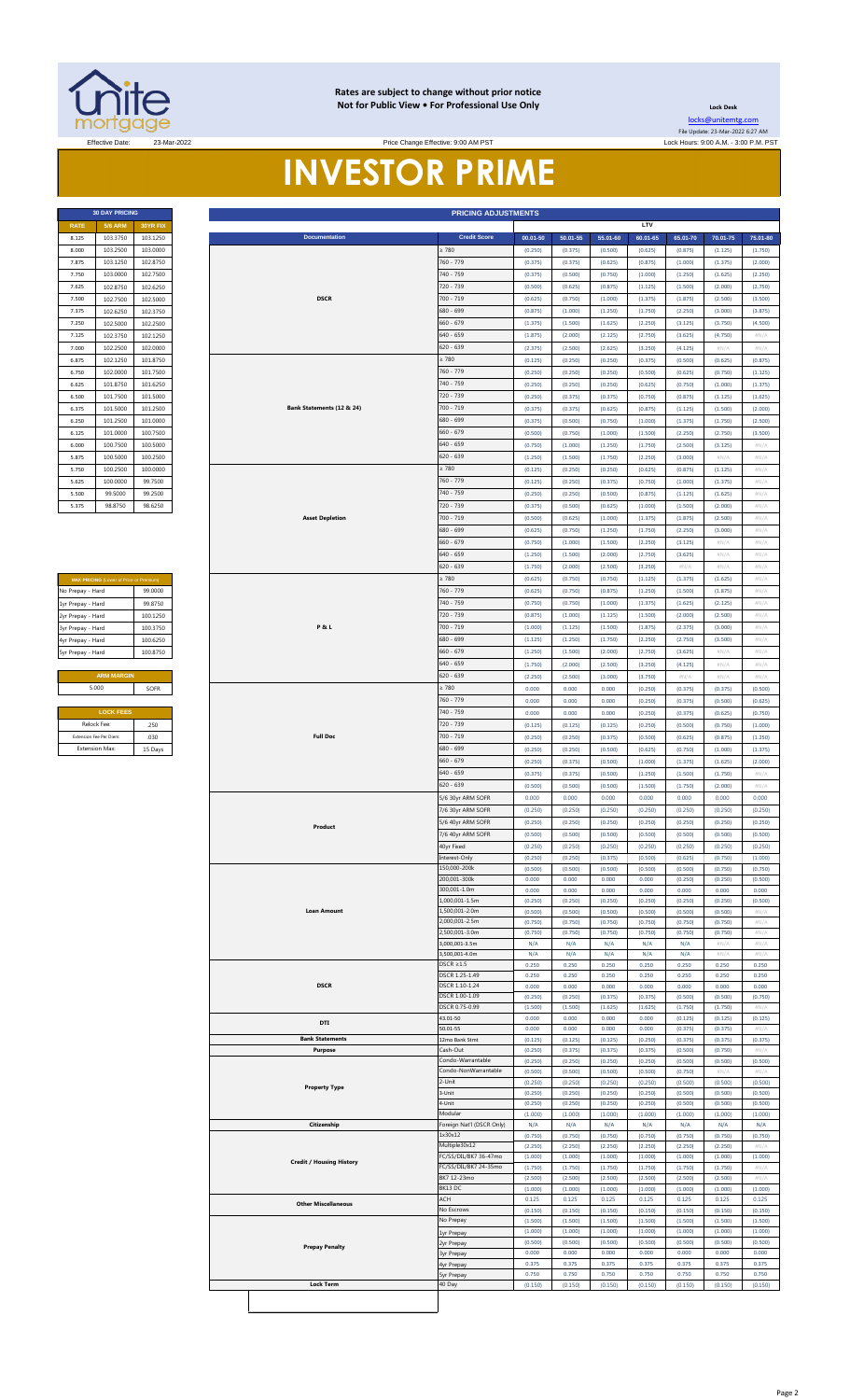

**Rates are subject to change without prior notice Not for Public View • For Professional Use Only** 

**Lock Desk**

locks@unitemtg.com File Update: 23-Mar-2022 6:27 AM Lock Hours: 9:00 A.M. - 3:00 P.M. PST

Effective Date: 23-Mar-2022 23-Mar-2022 Price Change Effective: 9:00 AM PST

# **OWNER-OCCUPIED PRIME**

| <b>PRIMARY &amp; SECONDARY HOME</b> |                |          |  |  |  |  |  |  |  |  |
|-------------------------------------|----------------|----------|--|--|--|--|--|--|--|--|
| <b>RATE</b>                         | <b>5/6 ARM</b> | 30YR FIX |  |  |  |  |  |  |  |  |
| 8.000                               | 103.750        | 103.500  |  |  |  |  |  |  |  |  |
| 7.875                               | 103.625        | 103.375  |  |  |  |  |  |  |  |  |
| 7.750                               | 103.500        | 103.250  |  |  |  |  |  |  |  |  |
| 7.625                               | 103.375        | 103.125  |  |  |  |  |  |  |  |  |
| 7.500                               | 103.250        | 103,000  |  |  |  |  |  |  |  |  |
| 7.375                               | 103.125        | 102.875  |  |  |  |  |  |  |  |  |
| 7.250                               | 103,000        | 102.750  |  |  |  |  |  |  |  |  |
| 7.125                               | 102.875        | 102.625  |  |  |  |  |  |  |  |  |
| 7.000                               | 102.750        | 102.500  |  |  |  |  |  |  |  |  |
| 6.875                               | 102.625        | 102.375  |  |  |  |  |  |  |  |  |
| 6.750                               | 102.500        | 102.250  |  |  |  |  |  |  |  |  |
| 6.625                               | 102.375        | 102.125  |  |  |  |  |  |  |  |  |
| 6.500                               | 102.250        | 102,000  |  |  |  |  |  |  |  |  |
| 6.375                               | 102.125        | 101.875  |  |  |  |  |  |  |  |  |
| 6.250                               | 102.000        | 101.750  |  |  |  |  |  |  |  |  |
| 6.125                               | 101.750        | 101.500  |  |  |  |  |  |  |  |  |
| 6.000                               | 101.500        | 101.250  |  |  |  |  |  |  |  |  |
| 5.875                               | 101.250        | 101.000  |  |  |  |  |  |  |  |  |
| 5.750                               | 101.000        | 100.750  |  |  |  |  |  |  |  |  |
| 5.625                               | 100.750        | 100.500  |  |  |  |  |  |  |  |  |
| 5.500                               | 100,500        | 100.250  |  |  |  |  |  |  |  |  |
| 5.375                               | 100.250        | 100.000  |  |  |  |  |  |  |  |  |
| 5.250                               | 99.875         | 99.625   |  |  |  |  |  |  |  |  |
| 5.125                               | 99.375         | 99.125   |  |  |  |  |  |  |  |  |
| 5.000                               | 98.750         | 98.500   |  |  |  |  |  |  |  |  |

**ARM MARGIN** 5.000

| <b>LOCK FEES</b>       |         |
|------------------------|---------|
| Relock Fee:            | .250    |
| Extension Fee Per Diem | .030    |
| <b>Extension Max:</b>  | 15 Days |

|                | PRIMARY & SECONDARY HOME                            |                    |                               |                             |                    | <b>PRICING ADJUSTMENTS</b> |                    |                    |                    |                    |                    |                    |                    |  |
|----------------|-----------------------------------------------------|--------------------|-------------------------------|-----------------------------|--------------------|----------------------------|--------------------|--------------------|--------------------|--------------------|--------------------|--------------------|--------------------|--|
| RATE           | <b>5/6 ARM</b>                                      | 30YR FIX           |                               |                             |                    |                            |                    |                    | LTV                |                    |                    |                    |                    |  |
| 8.000          | 103.750                                             | 103.500            | <b>Documentation</b>          | <b>Credit Score</b>         | 00.01-50           | 50.01-55                   | 55.01-60           | 60.01-65           | 65.01-70           | 70.01-75           | 75.01-80           | 80.01-85           | 85.01-90           |  |
| 7.875          | 103.625                                             | 103.375            |                               | $\geq 780$                  | 0.000              | 0.000                      | 0.000              | (0.250)            | (0.375)            | (0.375)            | (0.500)            | (0.750)            | (1.125)            |  |
| 7.750          | 103.500                                             | 103.250            |                               | 760 - 779                   | 0.000              | 0.000                      | 0.000              | (0.250)            | (0.375)            | (0.500)            | (0.625)            | (0.875)            | (1.375)            |  |
| 7.625          | 103.375                                             | 103.125            |                               | 740 - 759                   | 0.000              | 0.000                      | 0.000              | (0.250)            | (0.375)            | (0.625)            | (0.750)            | (1.125)            | (1.625)            |  |
| 7.500          | 103.250                                             | 103.000            |                               | 720 - 739                   | (0.125)            | (0.125)                    | (0.125)            | (0.250)            | (0.500)            | (0.750)            | (1.000)            | (1.250)            | (1.875)            |  |
| 7.375          | 103.125                                             | 102.875            | <b>Full Doc</b>               | $700 - 719$                 | (0.250)            | (0.250)                    | (0.375)            | (0.500)            | (0.625)            | (0.875)            | (1.250)            | (1.625)            | (2.250)            |  |
| 7.250          | 103.000                                             | 102.750            |                               | 680 - 699                   | (0.250)            | (0.250)                    | (0.500)            | (0.625)            | (0.750)            | (1.000)            | (1.375)            | (2.000)            | #N/A               |  |
| 7.125          | 102.875                                             | 102.625            |                               | $660 - 679$                 | (0.250)            | (0.375)                    | (0.500)            | (1.000)            | (1.375)            | (1.625)            | (2.000)            | (2.750)            | $\#N/A$            |  |
| 7.000          | 102.750                                             | 102.500            |                               | $640 - 659$                 | (0.375)            | (0.375)                    | (0.500)            | (1.250)            | (1.500)            | (1.750)            | (2.250)            | $\#N/A$            | H N/A              |  |
| 6.875          | 102.625                                             | 102.375            |                               | $620 - 639$                 | (0.500)            | (0.500)                    | (0.500)            | (1.500)            | (1.750)            | (2.000)            | (2.500)            | $\#N/A$            | H N/A              |  |
| 6.750          | 102.500                                             | 102.250            |                               | $\geq 780$<br>760 - 779     | (0.125)            | (0.250)                    | (0.250)            | (0.375)            | (0.500)            | (0.625)            | (0.875)            | (1.250)            | (2.000)            |  |
| 6.625          | 102.375                                             | 102.125            |                               |                             | (0.250)            | (0.250)                    | (0.250)            | (0.500)            | (0.625)            | (0.750)            | (1.125)            | (1.625)            | (2.375)            |  |
| 6.500          | 102.250                                             | 102.000            |                               | 740 - 759                   | (0.250)            | (0.250)                    | (0.250)            | (0.625)            | (0.750)            | (1.000)            | (1.375)            | (1.875)            | (2.875)            |  |
| 6.375<br>6.250 | 102.125<br>102.000                                  | 101.875<br>101.750 | Bank Statement / 1099         | 720 - 739<br>700 - 719      | (0.250)            | (0.375)                    | (0.375)            | (0.750)            | (0.875)            | (1.125)            | (1.625)<br>(2.000) | (2.250)            | (3.375)            |  |
| 6.125          | 101.750                                             | 101.500            |                               | 680 - 699                   | (0.375)<br>(0.375) | (0.375)<br>(0.500)         | (0.625)<br>(0.750) | (0.875)<br>(1.000) | (1.125)<br>(1.375) | (1.500)<br>(1.750) | (2.500)            | (2.750)<br>(3.500) | (4.000)<br>$\#N/A$ |  |
| 6.000          | 101.500                                             | 101.250            |                               | $660 - 679$                 | (0.500)            | (0.750)                    | (1.000)            | (1.500)            | (2.250)            | (2.750)            | (3.500)            | (4.250)            | #N/A               |  |
| 5.875          | 101.250                                             | 101.000            |                               | $640 - 659$                 | (0.750)            | (1.000)                    | (1.250)            | (1.750)            | (2.500)            | (3.125)            | (4.000)            | H N/A              | $\#N/A$            |  |
| 5.750          | 101.000                                             | 100.750            |                               | $620 - 639$                 | (1.250)            | (1.500)                    | (1.750)            | (2.250)            | (3.000)            | (3.625)            | #N/A               | $\#N/A$            | #N/A               |  |
| 5.625          | 100.750                                             | 100.500            |                               | $\geq 780$                  | (0.125)            | (0.250)                    | (0.250)            | (0.625)            | (0.875)            | (1.125)            | (1.625)            | H N/A              | #N/A               |  |
| 5.500          | 100.500                                             | 100.250            |                               | 760 - 779                   | (0.125)            | (0.250)                    | (0.375)            | (0.750)            | (1.000)            | (1.375)            | (2.000)            | $\#N/A$            | #N/A               |  |
| 5.375          | 100.250                                             | 100.000            |                               | 740 - 759                   | (0.250)            | (0.250)                    | (0.500)            | (0.875)            | (1.125)            | (1.625)            | (2.375)            | $\#N/A$            | $\#N/A$            |  |
| 5.250          | 99.875                                              | 99.625             |                               | 720 - 739                   | (0.375)            | (0.500)                    | (0.625)            | (1.000)            | (1.500)            | (2.000)            | (2.875)            | H N/A              | #N/A               |  |
| 5.125          | 99.375                                              | 99.125             | <b>Asset Depletion</b>        | $700 - 719$                 | (0.500)            | (0.625)                    | (1.000)            | (1.375)            | (1.875)            | (2.500)            | (3.500)            | $\#N/A$            | $\#N/A$            |  |
| 5.000          | 98.750                                              | 98.500             |                               | 680 - 699                   | (0.625)            | (0.750)                    | (1.250)            | (1.750)            | (2.250)            | (3.000)            | (4.500)            | H N/A              | $\#N/A$            |  |
|                |                                                     |                    |                               | $660 - 679$                 | (0.750)            | (1.000)                    | (1.500)            | (2.250)            | (3.125)            | (4.375)            | #N/A               | H N/A              | H N/A              |  |
|                |                                                     |                    |                               | $640 - 659$                 | (1.250)            | (1.500)                    | (2.000)            | (2.750)            | (3.625)            | (4.875)            | $\#N/A$            | H N/A              | #N/A               |  |
|                | <b>ARM MARGIN</b>                                   |                    |                               | $620 - 639$                 | (1.750)            | (2.000)                    | (2.500)            | (3.250)            | (4.125)            | #N/A               | #N/A               | H N/A              | H N/A              |  |
|                | 5.000                                               | SOFR               |                               | $\geq 780$                  | (0.625)            | (0.750)                    | (0.750)            | (1.125)            | (1.375)            | (1.625)            | (2.250)            | #N/A               | #N/A               |  |
|                |                                                     |                    |                               | 760 - 779                   | (0.625)            | (0.750)                    | (0.875)            | (1.250)            | (1.500)            | (1.875)            | (2.625)            | #N/A               | #N/A               |  |
|                |                                                     |                    |                               | 740 - 759                   | (0.750)            | (0.750)                    | (1.000)            | (1.375)            | (1.625)            | (2.125)            | (3.000)            | #N/A               | #N/A               |  |
|                | <b>LOCK FEES</b>                                    |                    |                               | 720 - 739                   | (0.875)            | (1.000)                    | (1.125)            | (1.500)            | (2.000)            | (2.500)            | (3.500)            | #N/A               | #N/A               |  |
|                | Relock Fee:                                         | .250               | P & L Only - WVOE             | 700 - 719                   | (1.000)            | (1.125)                    | (1.500)            | (1.875)            | (2.375)            | (3.000)            | (4.250)            | #N/A               | #N/A               |  |
|                | xtension Fee Per Diem                               | .030               |                               | 680 - 699                   | (1.125)            | (1.250)                    | (1.750)            | (2.250)            | (2.750)            | (3.500)            | (5.000)            | #N/A               | #N/A               |  |
|                | Extension Max:                                      | 15 Days            |                               | $660 - 679$                 | (1.250)            | (1.500)                    | (2.000)            | (2.750)            | (3.625)            | (4.875)            | #N/A               | #N/A               | #N/A               |  |
|                |                                                     |                    |                               | $640 - 659$                 | (1.750)            | (2.000)                    | (2.500)            | (3.250)            | (4.125)            | (5.375)            | #N/A               | #N/A               | #N/A               |  |
|                | MAX PRICING (Lower of Price or Premium)<br>100.0000 |                    |                               | $620 - 639$<br>No Bank Stmt | (2.250)<br>0.000   | (2.500)<br>0.000           | (3.000)<br>0.000   | (3.750)<br>0.000   | (4.625)<br>0.000   | #N/A<br>0.000      | #N/A<br>0.000      | #N/A<br>0.000      | #N/A<br>0.000      |  |
|                |                                                     |                    |                               |                             |                    |                            |                    |                    |                    |                    |                    |                    |                    |  |
|                |                                                     |                    | <b>Bank Statements</b>        | 12mo Bank Stmt              | (0.125)            | (0.125)                    | (0.125)            | (0.250)            | (0.375)            | (0.375)            | (0.375)            | (0.500)            | (0.500)            |  |
|                |                                                     |                    |                               | 24mo Bank Stmt              | 0.000              | 0.000                      | 0.000              | 0.000              | 0.000              | 0.000              | 0.000              | 0.000              | 0.000              |  |
|                |                                                     |                    |                               | 7/6 30yr ARM SOFR           | (0.250)            | (0.250)                    | (0.250)            | (0.250)            | (0.250)            | (0.250)            | (0.250)            | (0.250)            | (0.250)            |  |
|                |                                                     |                    |                               | 5/6 40yr ARM SOFR           | (0.250)            | (0.250)                    | (0.250)            | (0.250)            | (0.250)            | (0.250)            | (0.250)            | (0.250)            | (0.250)            |  |
|                |                                                     |                    | Product                       | 7/6 40yr ARM SOFR           | (0.500)            | (0.500)                    | (0.500)            | (0.500)            | (0.500)            | (0.500)            | (0.500)            | (0.500)            | (0.500)            |  |
|                |                                                     |                    |                               | 40yr Fixed                  | (0.250)            | (0.250)                    | (0.250)            | (0.250)            | (0.250)            | (0.250)            | (0.250)            | (0.250)            | (0.250)            |  |
|                |                                                     |                    |                               | Interest-Only               | (0.250)            | (0.250)                    | (0.375)            | (0.500)            | (0.625)            | (0.750)            | (1.000)            | (1.750)            | $\#N/A$            |  |
|                |                                                     |                    |                               | 150,000-200k                | (0.500)            | (0.500)                    | (0.500)            | (0.500)            | (0.500)            | (0.750)            | (0.750)            | (1.000)            | (1.000)            |  |
|                |                                                     |                    |                               | 200,001-300k                | 0.000              | 0.000                      | 0.000              | 0.000              | (0.250)            | (0.250)            | (0.250)            | (0.500)            | (0.500)            |  |
|                |                                                     |                    |                               | 300,001-400k                | 0.000              | 0.000                      | 0.000              | 0.000              | 0.000              | 0.000              | 0.000              | (0.500)            | (0.500)            |  |
|                |                                                     |                    |                               | 400,001-1,000,000           | 0.000              | 0.000                      | 0.000              | 0.000              | 0.000              | 0.000              | 0.000              | 0.000              | 0.000              |  |
|                |                                                     |                    | <b>Loan Amount</b>            | 1,000,001-1.5m              | (0.250)            | (0.250)                    | (0.250)            | (0.250)            | (0.250)            | (0.250)            | (0.250)            | (0.250)            | (0.250)            |  |
|                |                                                     |                    |                               | 1,500,001-2.0m              | (0.500)            | (0.500)                    | (0.500)            | (0.500)            | (0.500)            | (0.500)            | (0.500)            | $\#N/A$            | #N/A               |  |
|                |                                                     |                    |                               | 2,000,001-2.5m              | (0.750)            | (0.750)                    | (0.750)            | (0.750)            | (0.750)            | (0.750)            | (0.750)            | #N/A               | #N/A               |  |
|                |                                                     |                    |                               | 2,500,001-3.0m              | (0.750)            | (0.750)                    | (0.750)            | (0.750)            | (0.750)            | (0.750)            | (0.750)            | #N/A               | $\#N/A$            |  |
|                |                                                     |                    |                               | 3,000,001-3.5m<br>43.01-50  | N/A                | N/A<br>0.000               | N/A<br>0.000       | N/A                | N/A                | N/A                | $\#N/A$            | H N/A              | $\#N/A$            |  |
|                |                                                     |                    | DTI                           | 50.01-55                    | 0.000<br>0.000     | 0.000                      | 0.000              | 0.000<br>0.000     | 0.000<br>0.000     | (0.125)<br>(0.375) | (0.125)<br>(0.375) | (0.125)<br>#N/A    | (0.125)<br>#N/A    |  |
|                |                                                     |                    | Cash Out                      |                             | (0.250)            | (0.375)                    | (0.375)            | (0.375)            | (0.500)            | (0.750)            | (1.250)            | $\#N/A$            | $\#N/A$            |  |
|                |                                                     |                    | <b>Second Home</b>            |                             | (0.500)            | (0.500)                    | (0.500)            | (0.500)            | (0.500)            | (0.500)            | (0.500)            | H N/A              | H N/A              |  |
|                |                                                     |                    | Geographical                  | Non-CA                      | 0.250              | 0.250                      | 0.250              | 0.250              | 0.250              | 0.250              | 0.250              | 0.250              | 0.250              |  |
|                |                                                     |                    |                               | Condo-Warrantable           | (0.250)            | (0.250)                    | (0.250)            | (0.250)            | (0.500)            | (0.500)            | (0.500)            | (0.500)            | #N/A               |  |
|                |                                                     |                    |                               | Condo-NonWarrantable        | (0.500)            | (0.500)                    | (0.500)            | (0.500)            | (0.750)            | (0.750)            | #N/A               | $\#N/A$            | #N/A               |  |
|                |                                                     |                    |                               | 2-Unit                      | (0.250)            | (0.250)                    | (0.250)            | (0.250)            | (0.500)            | (0.500)            | (0.500)            | (0.750)            | #N/A               |  |
|                |                                                     |                    |                               | 3-Unit                      | (0.250)            | (0.250)                    | (0.250)            | (0.250)            | (0.500)            | (0.500)            | (0.500)            | (0.750)            | $\#N/A$            |  |
|                |                                                     |                    | <b>Property Type</b>          | 4-Unit                      | (0.250)            | (0.250)                    | (0.250)            | (0.250)            | (0.500)            | (0.500)            | (0.500)            | (0.750)            | #N/A               |  |
|                |                                                     |                    |                               | Modular                     | (1.000)            | (1.000)                    | (1.000)            | (1.000)            | (1.000)            | (1.000)            | (1.000)            | $\#N/A$            | $\#N/A$            |  |
|                |                                                     |                    |                               | Rural                       | (1.000)            | (1.000)                    | (1.000)            | (1.000)            | (1.000)            | (1.000)            | #N/A               | H N/A              | $\#N/A$            |  |
|                |                                                     |                    |                               | 1x30x12                     | (0.750)            | (0.750)                    | (0.750)            | (0.750)            | (0.750)            | (0.750)            | (0.750)            | (1.000)            | (1.000)            |  |
|                |                                                     |                    |                               | Multiple30x12               | (2.250)            | (2.250)                    | (2.250)            | (2.250)            | (2.250)            | (2.250)            | (2.500)            | (2.500)            | #N/A               |  |
|                |                                                     |                    |                               | FC/SS/DIL/BK7 36-47mo       | (1.000)            | (1.000)                    | (1.000)            | (1.000)            | (1.000)            | (1.000)            | (1.000)            | (1.000)            | (1.000)            |  |
|                |                                                     |                    | <b>Credit/Housing History</b> | FC/SS/DIL/BK7 24-35mo       | (1.750)            | (1.750)                    | (1.750)            | (1.750)            | (1.750)            | (1.750)            | (1.750)            | (1.750)            | #N/A               |  |
|                |                                                     |                    |                               | BK7 12-23mo                 | (2.500)            | (2.500)                    | (2.500)            | (2.500)            | (2.500)            | (2.500)            | (2.500)            | (2.500)            | $\#N/A$            |  |
|                |                                                     |                    |                               | BK13 DC<br>ACH              | (1.000)            | (1.000)                    | (1.000)            | (1.000)            | (1.000)            | (1.000)            | (1.000)            | (1.000)            | (1.000)            |  |
|                |                                                     |                    |                               | No Escrows (No HPML)        | 0.125<br>(0.150)   | 0.125<br>(0.150)           | 0.125<br>(0.150)   | 0.125<br>(0.150)   | 0.125              | 0.125<br>(0.150)   | 0.125<br>(0.150)   | 0.125<br>(0.150)   | 0.125<br>(0.150)   |  |
|                |                                                     |                    | <b>Misccellaneous</b>         | 40 Day                      | (0.150)            | (0.150)                    | (0.150)            | (0.150)            | (0.150)<br>(0.150) | (0.150)            | (0.150)            | (0.150)            | (0.150)            |  |
|                |                                                     |                    | <b>Lock Term</b>              |                             |                    |                            |                    |                    |                    |                    |                    |                    |                    |  |
|                |                                                     |                    |                               |                             |                    |                            |                    |                    |                    |                    |                    |                    |                    |  |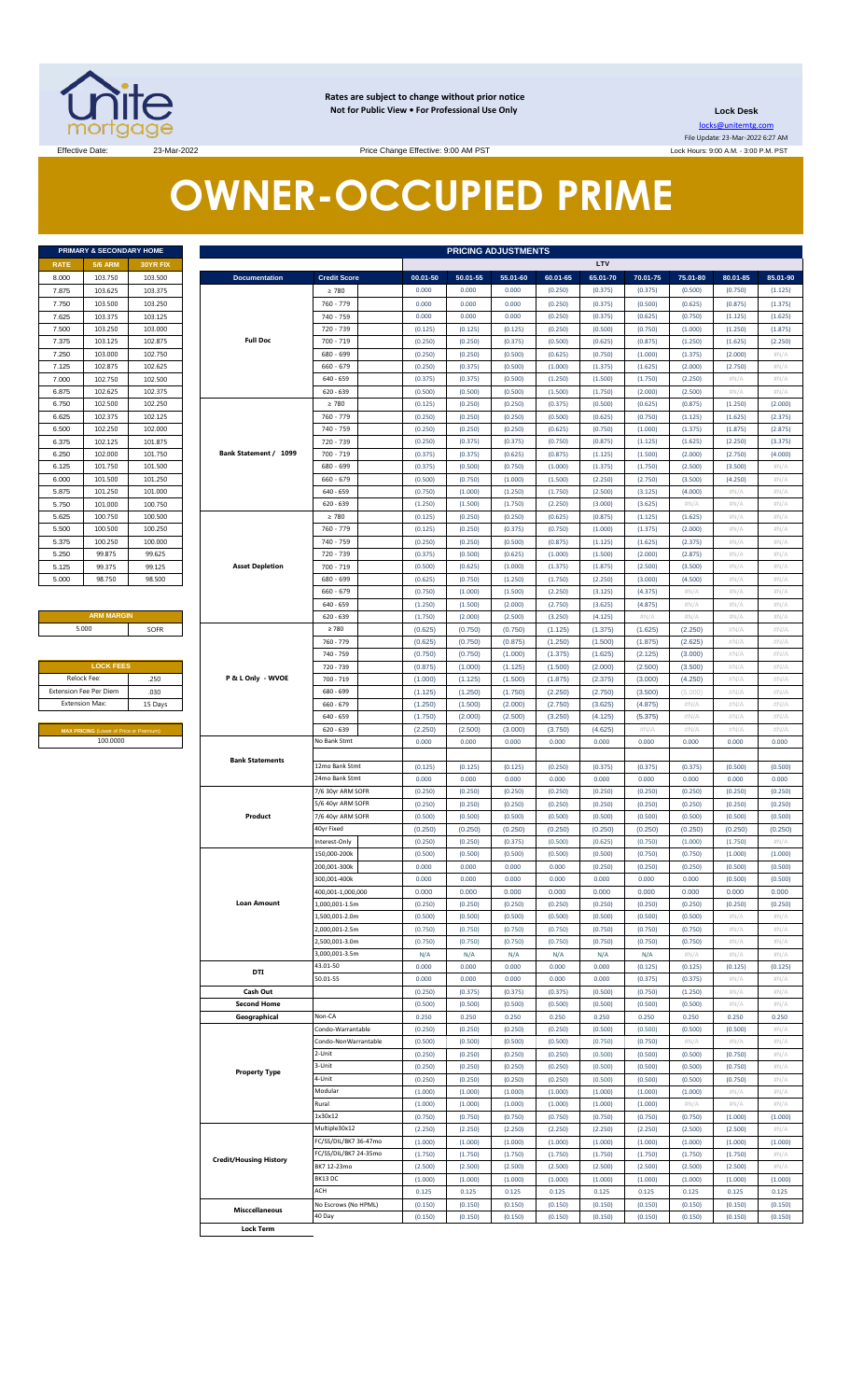

## [V](https://unitemortgage.com/)isit: https://unitemortgage.com

The pricing engine is the Formal price given, please access it through:

**Quick Pricer:** [https://un](https://unitemortgage.com/broker-resources/price-my-loan/)itemortgage.com/broker-resources/price-my-loan/

## **CALL US TODAY: 800-777-1207**

### **CONVENTIONAL PRODUCTS AND PRICING**

| <b>CONFORMING LOANS</b> |         |                             |         |       |                             |         |         |       |                             |               |               |       |               |                             |         |
|-------------------------|---------|-----------------------------|---------|-------|-----------------------------|---------|---------|-------|-----------------------------|---------------|---------------|-------|---------------|-----------------------------|---------|
|                         |         | <b>DU CONF CONV 30 YEAR</b> |         |       | <b>DU CONF CONV 20 YEAR</b> |         |         |       | <b>DU CONF CONV 15 YEAR</b> |               |               |       |               | <b>DU CONF CONV 10 YEAR</b> |         |
| Rate                    | 10 Day  | <b>25 Day</b>               | 40 Day  | Rate  | 10 Day                      | 25 Day  | 40 Day  | Rate  | 10 Day                      | <b>25 Day</b> | 40 Day        | Rate  | <b>10 Day</b> | 25 Day                      | 40 Day  |
| 5.250                   | (4.875) | (4.750)                     | (4.625) | 5.000 | (4.125)                     | (4.000) | (3.875) | 4.375 | (3.375)                     | (3.250)       | (3.125)       | 4.250 | (3.125)       | (3.000)                     | (2.875) |
| 5.125                   | (4.250) | (4.125)                     | (4.000) | 4.875 | (3.750)                     | (3.625) | (3.500) | 4.250 | (3.125)                     | (3.000)       | (2.875)       | 4.125 | (3.125)       | (3.000)                     | (2.875) |
| 5.000                   | (3.875) | (3.750)                     | (3.625) | 4.750 | (3.375)                     | (3.250) | (3.125) | 4.125 | (3.250)                     | (3.125)       | (3.000)       | 4.000 | (2.750)       | (2.625)                     | (2.500) |
| 4.875                   | (3.500) | (3.375)                     | (3.250) | 4.625 | (3.125)                     | (3.000) | (2.875) | 4.000 | (2.875)                     | (2.750)       | (2.625)       | 3.875 | (2.625)       | (2.500)                     | (2.375) |
| 4.750                   | (3.125) | (3.000)                     | (2.875) | 4.500 | (2.500)                     | (2.375) | (2.250) | 3.875 | (2.375)                     | (2.250)       | (2.125)       | 3.750 | (2.125)       | (2.000)                     | (1.875) |
| 4.625                   | (2.750) | (2.625)                     | (2.500) | 4.375 | (2.250)                     | (2.125) | (2.000) | 3.750 | (2.125)                     | (2.000)       | (1.875)       | 3.625 | (1.500)       | (1.375)                     | (1.250) |
| 4.500                   | (2.125) | (2.000)                     | (1.875) | 4.250 | (1.750)                     | (1.625) | (1.500) | 3.625 | (1.500)                     | (1.375)       | (1.250)       | 3.500 | (1.125)       | (1.000)                     | (0.875) |
| 4.375                   | (1.750) | (1.625)                     | (1.500) | 4.125 | (1.250)                     | (1.125) | (1.000) | 3.500 | (1.250)                     | (1.125)       | (1.000)       | 3.375 | (1.000)       | (0.875)                     | (0.750) |
| 4.250                   | (1.125) | (1.000)                     | (0.875) | 4.000 | (1.000)                     | (0.875) | (0.750) | 3.375 | (0.750)                     | (0.625)       | (0.500)       | 3.250 | (0.625)       | (0.500)                     | (0.375) |
| 4.125                   | (0.625) | (0.500)                     | (0.375) | 3.875 | (0.500)                     | (0.375) | (0.250) | 3.250 | (0.250)                     | (0.125)       | 0.000         | 3.125 | (0.375)       | (0.250)                     | (0.125) |
| 4.000                   | (0.125) | 0.000                       | 0.125   | 3.750 | 0.000                       | 0.125   | 0.250   | 3.125 | 0.125                       | 0.250         | 0.375         | 3.000 | 0.125         | 0.250                       | 0.375   |
| 3.875                   | 0.375   | 0.500                       | 0.625   | 3.625 | 0.500                       | 0.625   | 0.750   | 3.000 | 0.500                       | 0.625         | 0.750         | 2.875 | 0.125         | 0.250                       | 0.375   |
|                         |         |                             |         |       |                             |         |         |       |                             |               |               |       |               |                             |         |
|                         |         | <b>LP CONF CONV 30 YEAR</b> |         |       | <b>LP CONF CONV 20 YEAR</b> |         |         |       | <b>LP CONF CONV 15 YEAR</b> |               |               |       |               | LP CONF CONV 10 YEAR        |         |
| Rate                    | 10 Day  | 25 Day                      | 40 Day  | Rate  | 10 Day                      | 25 Day  | 40 Day  | Rate  | 10 Day                      | 25 Day        | <b>40 Day</b> | Rate  | 10 Day        | 25 Day                      | 40 Day  |
| 5.125                   | (4.000) | (3.875)                     | (3.750) | 5.000 | (4.125)                     | (4.000) | (3.875) | 4.500 | (3.625)                     | (3.500)       | (3.375)       | 4.375 | (3.125)       | (3.000)                     | (2.875) |
| 5.000                   | (3.625) | (3.500)                     | (3.375) | 4.875 | (3.750)                     | (3.625) | (3.500) | 4.375 | (3.250)                     | (3.125)       | (3.000)       | 4.250 | (2.875)       | (2.750)                     | (2.625) |
| 4.875                   | (3.250) | (3.125)                     | (3.000) | 4.750 | (3.375)                     | (3.250) | (3.125) | 4.250 | (2.875)                     | (2.750)       | (2.625)       | 4.125 | (2.625)       | (2.500)                     | (2.375) |
| 4.750                   | (2.875) | (2.750)                     | (2.625) | 4.625 | (2.875)                     | (2.750) | (2.625) | 4.125 | (2.500)                     | (2.375)       | (2.250)       | 4.000 | (2.625)       | (2.500)                     | (2.375) |
| 4.625                   | (2.375) | (2.250)                     | (2.125) | 4.500 | (2.500)                     | (2.375) | (2.250) | 4.000 | (2.500)                     | (2.375)       | (2.250)       | 3.875 | (2.125)       | (2.000)                     | (1.875) |
| 4.500                   | (1.875) | (1.750)                     | (1.625) | 4.375 | (2.000)                     | (1.875) | (1.750) | 3.875 | (2.125)                     | (2.000)       | (1.875)       | 3.750 | (1.625)       | (1.500)                     | (1.375) |
| 4.375                   | (1.375) | (1.250)                     | (1.125) | 4.250 | (1.625)                     | (1.500) | (1.375) | 3.750 | (1.625)                     | (1.500)       | (1.375)       | 3.625 | (1.250)       | (1.125)                     | (1.000) |
| 4.250                   | (0.875) | (0.750)                     | (0.625) | 4.125 | (1.375)                     | (1.250) | (1.125) | 3.625 | (1.250)                     | (1.125)       | (1.000)       | 3.500 | (0.875)       | (0.750)                     | (0.625) |
| 4.125                   | (0.375) | (0.250)                     | (0.125) | 4.000 | (1.000)                     | (0.875) | (0.750) | 3.500 | (0.875)                     | (0.750)       | (0.625)       | 3.375 | (0.500)       | (0.375)                     | (0.250) |
| 4.000                   | 0.000   | 0.125                       | 0.250   | 3.875 | (0.500)                     | (0.375) | (0.250) | 3.375 | (0.500)                     | (0.375)       | (0.250)       | 3.250 | (0.125)       | 0.000                       | 0.125   |
| 3.875                   | 0.625   | 0.750                       | 0.875   | 3.750 | 0.000                       | 0.125   | 0.250   | 3.250 | (0.125)                     | 0.000         | 0.125         | 3.125 | 0.000         | 0.125                       | 0.250   |
| 3.750                   | 1.125   | 1.250                       | 1.375   | 3.625 | 0.625                       | 0.750   | 0.875   | 3.125 | 0.375                       | 0.500         | 0.625         | 3.000 | 0.375         | 0.500                       | 0.625   |

### **HIGH BALANCE CONFORMING**

|       | <b>DU HIGH BALANCE 30 YEAR</b> |         |               | <b>DU HIGH BALANCE 15 YEAR</b> |               |         |               |      | <b>DU HIGH BALANCE 20 YEAR</b> |          |               | <b>DU HIGH BALANCE 10 YEAR</b> |               |          |               |  |  |
|-------|--------------------------------|---------|---------------|--------------------------------|---------------|---------|---------------|------|--------------------------------|----------|---------------|--------------------------------|---------------|----------|---------------|--|--|
| Rate  | <b>10 Day</b>                  | 25 Day  | <b>40 Day</b> | Rate                           | <b>10 Day</b> | 25 Day  | <b>40 Day</b> | Rate | $10$ Day                       | $25$ Day | <b>40 Day</b> | Rate                           | <b>10 Day</b> | $25$ Day | <b>40 Day</b> |  |  |
| 5.500 | (2.375)                        | (2.250) | (2.125)       | 4.500                          | (2.375)       | (2.250) | (2.125)       |      |                                |          |               |                                |               |          |               |  |  |
| 5.375 | (1.875)                        | (1.750) | (1.625)       | 4.375                          | (2.000)       | (1.875) | (1.750)       |      |                                |          |               |                                |               |          |               |  |  |
| 5.250 | (2.750)                        | (2.625) | (2.500)       | 4.250                          | (1.750)       | (1.625) | (1.500)       |      |                                |          |               |                                |               |          |               |  |  |
| 5.125 | (2.750)                        | (2.625) | (2.500)       | 4.125                          | (1.500)       | (1.375) | (1.250)       |      |                                |          |               |                                |               |          |               |  |  |
| 5.000 | (2.625)                        | (2.500) | (2.375)       | 4.000                          | (1.250)       | (1.125) | (1.000)       |      |                                |          |               |                                |               |          |               |  |  |
| 4.875 | (2.250)                        | (2.125) | (2.000)       | 3.875                          | (0.875)       | (0.750) | (0.625)       |      |                                |          |               |                                | B             |          |               |  |  |
| 4.750 | (2.000)                        | (1.875) | (1.750)       | 3.750                          | (0.500)       | (0.375) | (0.250)       |      |                                |          |               |                                |               |          |               |  |  |
| 4.625 | (1.500)                        | (1.375) | (1.250)       | 3.625                          | (0.250)       | (0.125) | 0.000         |      |                                |          |               |                                |               |          |               |  |  |
| 4.500 | (1.250)                        | (1.125) | (1.000)       | 3.500                          | 0.125         | 0.250   | 0.375         |      |                                |          |               |                                |               |          |               |  |  |
| 4.375 | (0.875)                        | (0.750) | (0.625)       | 3.375                          | 0.625         | 0.750   | 0.875         |      |                                |          |               |                                |               |          |               |  |  |
| 4.250 | (0.375)                        | (0.250) | (0.125)       | 3.250                          | 1.000         | 1.125   | 1.250         |      |                                |          |               |                                |               |          |               |  |  |
| 4.125 | 0.375                          | 0.500   | 0.625         | 3.125                          | 1.375         | 1.500   | 1.625         |      |                                |          |               |                                |               |          |               |  |  |

Agency Underwriting Fee: \$ 1,095 \* NJ and WA Origination Fee \$1,195 \* NC Commitment Fee \$1,195

## ⋐

**MAX NET PRICING IS 104.000 HIGH BALANCE MAX NET PRICING IS 103.000 Rates and pricing are subject to change without notice.** All Rights Reserved. 03.2022 This document is limited to current Unite Mortgage Wholesale Lending Solutions, and should not be intended as legal advice, legal opinion, or any other advice on specific facts or circumstances. Such policy and practice ar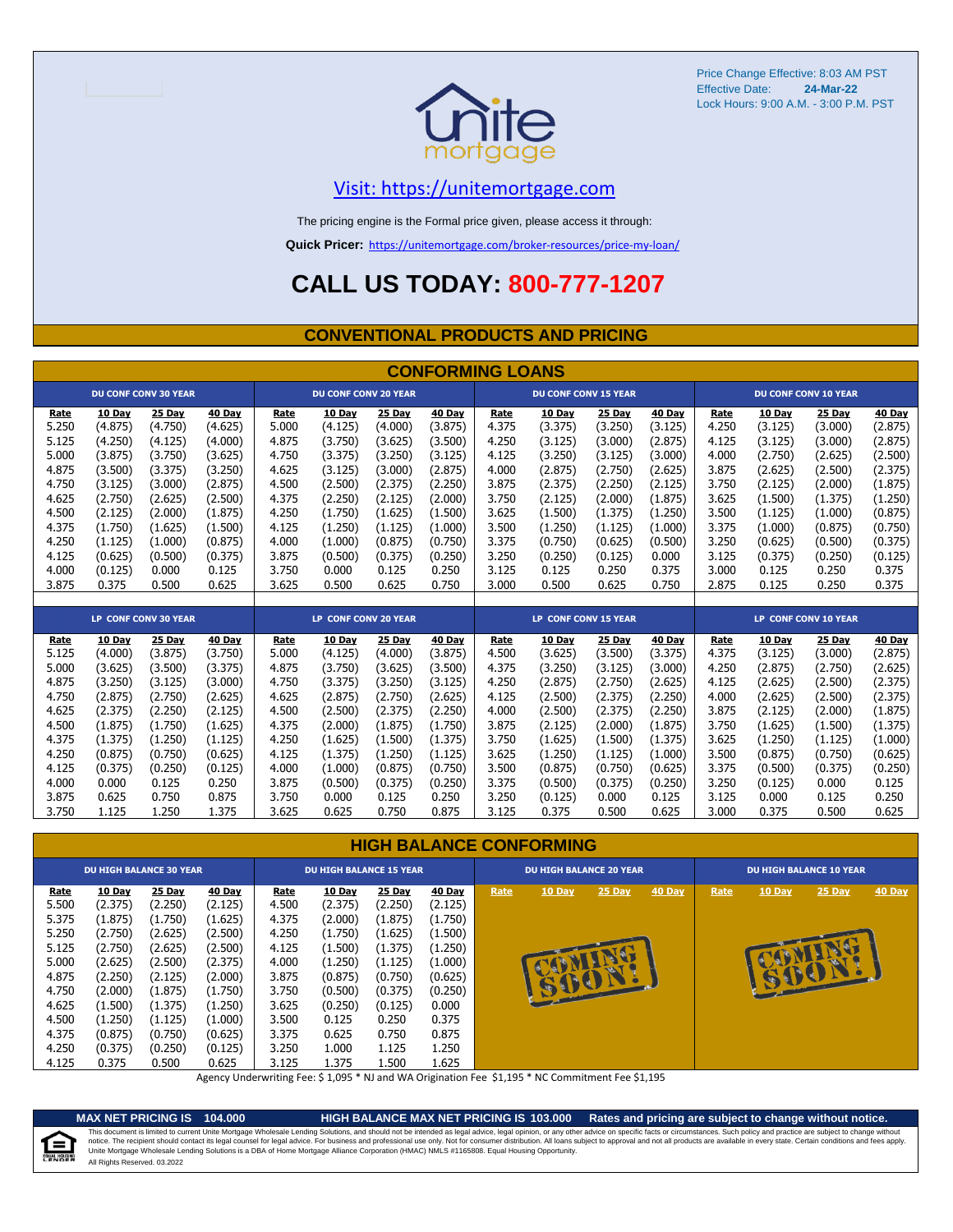

## [V](https://unitemortgage.com/)isit: https://unitemortgage.com

The pricing engine is the Formal price given, please access it through:

**Quick Pricer:** [https://un](https://unitemortgage.com/broker-resources/price-my-loan/)itemortgage.com/broker-resources/price-my-loan/

## **CALL US TODAY: 800-777-1207**

|             | <b>HOME AFFORDABLE PRODUCTS</b> |                             |         |       |                                          |         |               |       |                                 |               |               |                                       |        |          |        |
|-------------|---------------------------------|-----------------------------|---------|-------|------------------------------------------|---------|---------------|-------|---------------------------------|---------------|---------------|---------------------------------------|--------|----------|--------|
|             |                                 | <b>DU HOMEREADY 30 YEAR</b> |         |       | <b>DU HOMEREADY HIGH BALANCE 30 YEAR</b> |         |               |       | <b>LP HOME POSSIBLE 30 YEAR</b> |               |               | LP HOME POSSIBLE HIGH BALANCE 30 YEAR |        |          |        |
| <u>Rate</u> | <b>10 Day</b>                   | <b>25 Day</b>               | 40 Day  | Rate  | <b>10 Day</b>                            | 25 Day  | <b>40 Day</b> | Rate  | 10 Day                          | <b>25 Day</b> | <b>40 Day</b> | Rate                                  | 10 Day | $25$ Day | 40 Day |
| 5.250       | (4.250)                         | (4.125)                     | (4.000) | 5.500 | (1.500)                                  | (1.375) | (1.250)       | 5.125 | (4.000)                         | (3.875)       | (3.750)       |                                       |        |          |        |
| 5.125       | (3.875)                         | (3.750)                     | (3.625) | 5.375 | (1.125)                                  | (1.000) | (0.875)       | 5.000 | (3.625)                         | (3.500)       | (3.375)       |                                       |        |          |        |
| 5.000       | (3.625)                         | (3.500)                     | (3.375) | 5.250 | (2.750)                                  | (2.625) | (2.500)       | 4.875 | (3.250)                         | (3.125)       | (3.000)       |                                       |        |          |        |
| 4.875       | (3.125)                         | (3.000)                     | (2.875) | 5.125 | (2.375)                                  | (2.250) | (2.125)       | 4.750 | (2.750)                         | (2.625)       | (2.500)       |                                       |        |          |        |
| 4.750       | (2.625)                         | (2.500)                     | (2.375) | 5.000 | (2.000)                                  | (1.875) | (1.750)       | 4.625 | (2.250)                         | (2.125)       | (2.000)       |                                       |        |          |        |
| 4.625       | (2.375)                         | (2.250)                     | (2.125) | 4.875 | (1.750)                                  | (1.625) | (1.500)       | 4.500 | (1.875)                         | (1.750)       | (1.625)       |                                       |        | 15001.   |        |
| 4.500       | (1.875)                         | (1.750)                     | (1.625) | 4.750 | (1.500)                                  | (1.375) | (1.250)       | 4.375 | (1.375)                         | (1.250)       | (1.125)       |                                       |        |          |        |
| 4.375       | (1.250)                         | (1.125)                     | (1.000) | 4.625 | (1.125)                                  | (1.000) | (0.875)       | 4.250 | (0.875)                         | (0.750)       | (0.625)       |                                       |        |          |        |
| 4.250       | (0.750)                         | (0.625)                     | (0.500) | 4.500 | (0.625)                                  | (0.500) | (0.375)       | 4.125 | (0.375)                         | (0.250)       | (0.125)       |                                       |        |          |        |
| 4.125       | (0.250)                         | (0.125)                     | 0.000   | 4.375 | (0.250)                                  | (0.125) | 0.000         | 4.000 | 0.125                           | 0.250         | 0.375         |                                       |        |          |        |
| 4.000       | 0.125                           | 0.250                       | 0.375   | 4.250 | 0.125                                    | 0.250   | 0.375         | 3.875 | 0.625                           | 0.750         | 0.875         |                                       |        |          |        |
| 3.875       | 0.750                           | 0.875                       | 1.000   | 4.125 | 0.500                                    | 0.625   | 0.750         | 3.750 | 1.250                           | 1.375         | 1.500         |                                       |        |          |        |

| <b>HOME READY AND HOMEPOSSIBLE CAP LIMITS</b>      |       |      |       |       |      |       |       |                                                                                                  |       |  |  |
|----------------------------------------------------|-------|------|-------|-------|------|-------|-------|--------------------------------------------------------------------------------------------------|-------|--|--|
|                                                    |       |      |       |       |      |       |       | LTV <=60 60.01 - 65 65.01 - 70 70.01 - 75 75.01 - 80 80.01 - 85 85.01 - 90 90.01 - 95 95.01 - 97 |       |  |  |
| HomeReady/Home Possible FICO >=680 Adjustment Caps | 1.500 | .500 | 1.500 | 1.500 | .500 | 0.000 | 0.000 | 0.000                                                                                            | 0.000 |  |  |
| HomeReady/Home Possible FICO <680 Adjustment Caps  | 1.500 | .500 | 1.500 | 1.500 | .500 | 1.500 | 1.500 | 1.500                                                                                            | 1.500 |  |  |

Agency Underwriting Fee: \$ 1,095 \* NJ and WA Origination Fee \$1,195 \* NC Commitment Fee \$1,195

 $\equiv$ 

**MAX NET PRICING IS 104.000 HIGH BALANCE MAX NET PRICING IS 103.000 Rates and pricing are subject to change without notice.**

All Rights Reserved. 03.2022 This document is limited to current Unite Mortgage Wholesale Lending Solutions, and should not be intended as legal advice, legal opinion, or any other advice on specific facts or circumstances. Such policy and practice ar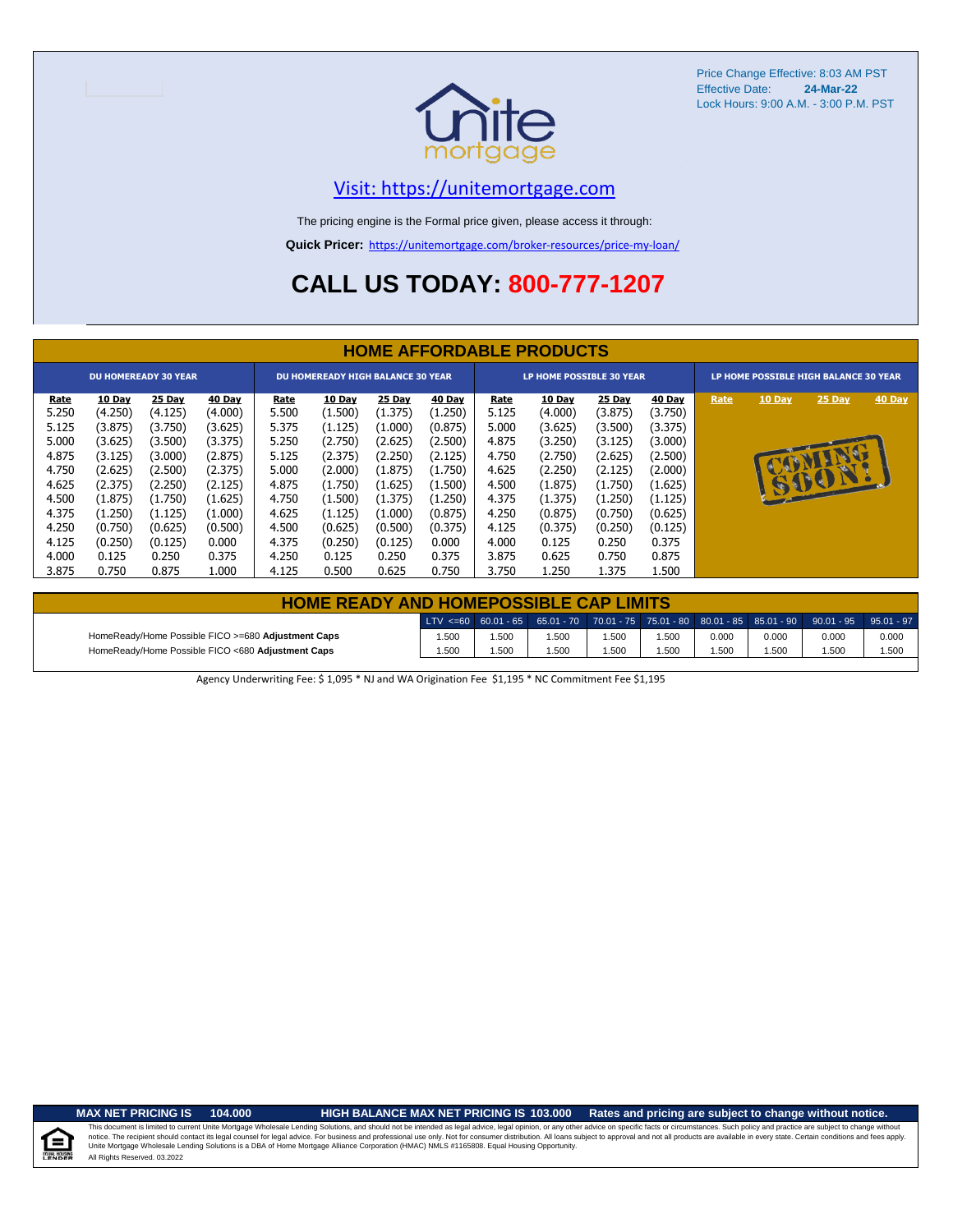

## [V](https://unitemortgage.com/)isit: https://unitemortgage.com

The pricing engine is the Formal price given, please access it through:

**Quick Pricer:** [https://un](https://unitemortgage.com/broker-resources/price-my-loan/)itemortgage.com/broker-resources/price-my-loan/

## **CALL US TODAY: 800-777-1207**

|                                                    | <b>CONVENTIONAL PRICING ADJUSTMENTS</b>                                                |             |                         |              |              |              |                    |              |                      |              |
|----------------------------------------------------|----------------------------------------------------------------------------------------|-------------|-------------------------|--------------|--------------|--------------|--------------------|--------------|----------------------|--------------|
| Credit Score / LTV                                 | Loan Terms > 15 years                                                                  | $LTV < =60$ | $60.01 - 70$            | $70.01 - 75$ | 75.01 - 80   | $80.01 - 85$ | $85.01 - 90$       | $90.01 - 95$ | $95.01 - 97$         | >97.00%      |
| $740+$                                             |                                                                                        | 0.000       | 0.250                   | 0.250        | 0.500        | 0.250        | 0.250              | 0.250        | 0.750                | 0.750        |
| 720 - 739                                          |                                                                                        | 0.000       | 0.250                   | 0.500        | 0.750        | 0.500        | 0.500              | 0.500        | 1.000                | 1.000        |
| 700 - 719                                          |                                                                                        | 0.000       | 0.500                   | 1.000        | 1.250        | 1.000        | 1.000              | 1.000        | 1.500                | 1.500        |
| 680 - 699                                          |                                                                                        | 0.000       | 0.500                   | 1.250        | 1.750        | 1.500        | 1.250              | 1.250        | 1.500                | 1.500        |
| 660 - 679                                          |                                                                                        | 0.000       | 1.000                   | 2.250        | 2.750        | 2.750        | 2.250              | 2.250        | 2.250                | 2.250        |
| 640 - 659                                          |                                                                                        | 0.500       | 1.250                   | 2.750        | 3.000        | 3.250        | 2.750              | 2.750        | 2.750                | 2.750        |
| 620-639                                            |                                                                                        | 0.500       | 1.500                   | 3.000        | 3.000        | 3.250        | 3.250              | 3.250        | 3.500                | 3.500        |
|                                                    | Cash Out (Ex. Student Loan Only) All Loan Terms. Cumulative with above adjust.         | LTV < 60    | $60.01 - 70$            | $70.01 - 75$ | 75.01 - 80   |              |                    |              |                      |              |
| $740+$                                             |                                                                                        | 0.375       | 0.625                   | 0.625        | 0.875        |              |                    |              |                      |              |
| 720 - 739                                          |                                                                                        | 0.375       | 1.000                   | 1.000        | 1.125        |              |                    |              |                      |              |
| 700 - 719                                          |                                                                                        | 0.375       | 1.000                   | 1.000        | 1.125        |              |                    |              |                      |              |
| 680 - 699                                          |                                                                                        | 0.375       | 1.125                   | 1.125        | 1.750        |              |                    |              |                      |              |
| 660 - 679                                          |                                                                                        | 0.625       | 1.125                   | 1.125        | 1.875        |              |                    |              |                      |              |
| 640 - 659                                          |                                                                                        | 0.625       | 1.625                   | 1.625        | 2.625        |              |                    |              |                      |              |
| 620 - 639                                          |                                                                                        | 0.625       | 1.625                   | 1.625        | 3.125        |              |                    |              |                      |              |
| Other Price Adjustments                            | All Loan Terms<br>Cumulative with above adjustments                                    | $LTV < =60$ | $60.01 - 65$            | $65.01 - 70$ | $70.01 - 75$ | $75.01 - 80$ | $80.01 - 85$       | $85.01 - 90$ | $90.01 - 95$         | $95.01 - 97$ |
| High Balance Purchase and R/T Refinance            |                                                                                        | 0.500       | 0.750                   | 0.750        | 0.750        | 1.000        | 1.000              | 1.000        | 1.000                | 1.000        |
| High Balance Cash-Out Refinance                    |                                                                                        | 1.250       | 1.500                   | 1.500        | 1.500        | 1.750        | <b>NA</b>          | <b>NA</b>    | NA                   | <b>NA</b>    |
| High Balance ARMs (Adjustment Based on CLTV)       |                                                                                        | 0.750       | 0.750                   | 0.750        | 0.750        | 1.500        | 1.500              | 1.500        | 1.750                | 1.750        |
| <b>ARMs</b>                                        |                                                                                        | 0.000       | 0.000                   | 0.000        | 0.000        | 0.000        | 0.000              | 0.000        | 0.250                | <b>NA</b>    |
| HomeReady/Home Possible FICO >=680 Adjustment Caps |                                                                                        | 1.500       | 1.500                   | 1.500        | 1.500        | 1.500        | 0.000              | 0.000        | 0.000                | 0.000        |
| HomeReady/Home Possible FICO <680 Adjustment Caps  |                                                                                        | 1.500       | 1.500                   | 1.500        | 1.500        | 1.500        | 1.500              | 1.500        | 1.500                | 1.500        |
| <b>Investment Properties</b>                       |                                                                                        | 2.125       | 2.125                   | 2.125        | 2.125        | 3.375        | 4.125              | <b>NA</b>    | <b>NA</b>            | NA.          |
| Second Home                                        |                                                                                        | 1.125       | 1.625                   | 1.625        | 2.125        | 3.375        | 4.125              | 4.125        | 4.125                | 4.125        |
| Manufactured home                                  |                                                                                        | 0.500       | 0.500                   | 0.500        | 0.500        | 0.500        | 0.500              | 0.500        | 0.500                | 0.500        |
|                                                    | 2-4 Unit Properties (3-4 unit max LTV is 75% (DU) and 80% (LP))                        | 1.000       | 1.000                   | 1.000        | 1.000        | 1.000        | 1.000              | NA.          | <b>NA</b>            | NA           |
|                                                    | Condos - Loan Terms > 15Y (does not apply to Detached building types)                  | 0.000       | 0.000                   | 0.000        | 0.000        | 0.750        | 0.750              | 0.750        | 0.750                | 0.750        |
|                                                    | Escrow Waiver (LTV >80% not available in NM, LTV >90% does not apply to HB Nationwide) | 0.000       | 0.000                   | 0.000        | 0.000        | 0.000        | 0.000              | 0.000        | 0.000                | <b>NA</b>    |
|                                                    |                                                                                        |             |                         |              |              |              |                    |              |                      |              |
| UW Waiver Fee (ALL LTV) - based on loan size       |                                                                                        |             |                         |              |              |              |                    |              |                      |              |
|                                                    | <b>ALL SUBORDINATE FINANCING</b>                                                       |             |                         |              | .375%        |              |                    |              |                      |              |
| <b>LTV Range</b>                                   | <b>CLTV Range</b>                                                                      |             | Credit Score < 720      |              |              |              | Credit Score > 720 |              |                      |              |
| ≤ 65.00%                                           | 80.01% - 95.00%                                                                        |             | 0.500                   |              |              |              | 0.250              |              |                      |              |
| 65.01% - 75.00%                                    | 80.01% - 95.00%                                                                        |             | 0.750                   |              |              |              | 0.500              |              |                      |              |
| 75.01% - 95.00%                                    | $90.01\% - 95.00\%$                                                                    |             | 1.000                   |              |              |              | 0.750              |              |                      |              |
| 75.01% - 90.00%                                    | 76.01% - 90.00%                                                                        |             | 1.000                   |              |              |              | 0.750              |              |                      |              |
| ≤ 95.00%                                           | 95.01% - 97.00%                                                                        |             | 1.500                   |              |              |              | 1.500              |              |                      |              |
|                                                    |                                                                                        |             |                         |              |              |              |                    |              |                      |              |
|                                                    | <b>LOCK EXTENSIONS - RELOCKS - OTHER CHANGES</b>                                       |             |                         |              |              |              |                    |              |                      |              |
|                                                    |                                                                                        |             | <b>Lock Extensions:</b> |              |              |              |                    |              |                      |              |
| 1-4 days                                           | .03/day                                                                                |             |                         |              |              |              |                    |              |                      |              |
| 5 days                                             | 0.125                                                                                  |             |                         |              |              |              |                    |              | 10 Day Lock Expires: | 04/03/22     |
| 7 days                                             | 0.187                                                                                  |             |                         |              |              |              |                    |              | 25 Day Lock Expires: | 04/18/22     |
| 10 days                                            | 0.250                                                                                  |             |                         |              |              |              |                    |              | 40 Day Lock Expires: | 05/03/22     |
| 15 days                                            | 0.375                                                                                  |             |                         |              |              |              |                    |              |                      |              |

**Relocks: Other Changes:**

Loan Program *Program* Worse Case if moving into different delivery type Rate Change **Not** subject to worse case pricing Not subject to worse case pricing

Locks expiring on a non business day are good through the following business day.

Agency Underwriting Fee: \$ 1,095 \* NJ and WA Origination Fee \$1,195 \* NC Commitment Fee \$1,195

|   | ¢    |  |
|---|------|--|
| î | NDEF |  |

| T PRICING IS | 104.000 |
|--------------|---------|
|--------------|---------|

**MAX NET PRICING IS 104.000 Rates and prices are subject to change without notice.** 25/30 YR.: 2.960% 1 YR Libor: 0.360%

APOR: 15/20 YR.: 2.500% 1 YR CMT: 0.120%

All Rights Reserved. 03.2022 This document is limited to current Unite Mortgage Wholesale Lending Solutions, and should not be intended as legal advice, legal opinion, or any other advice on specific facts or circumstances. Such policy and practice ar